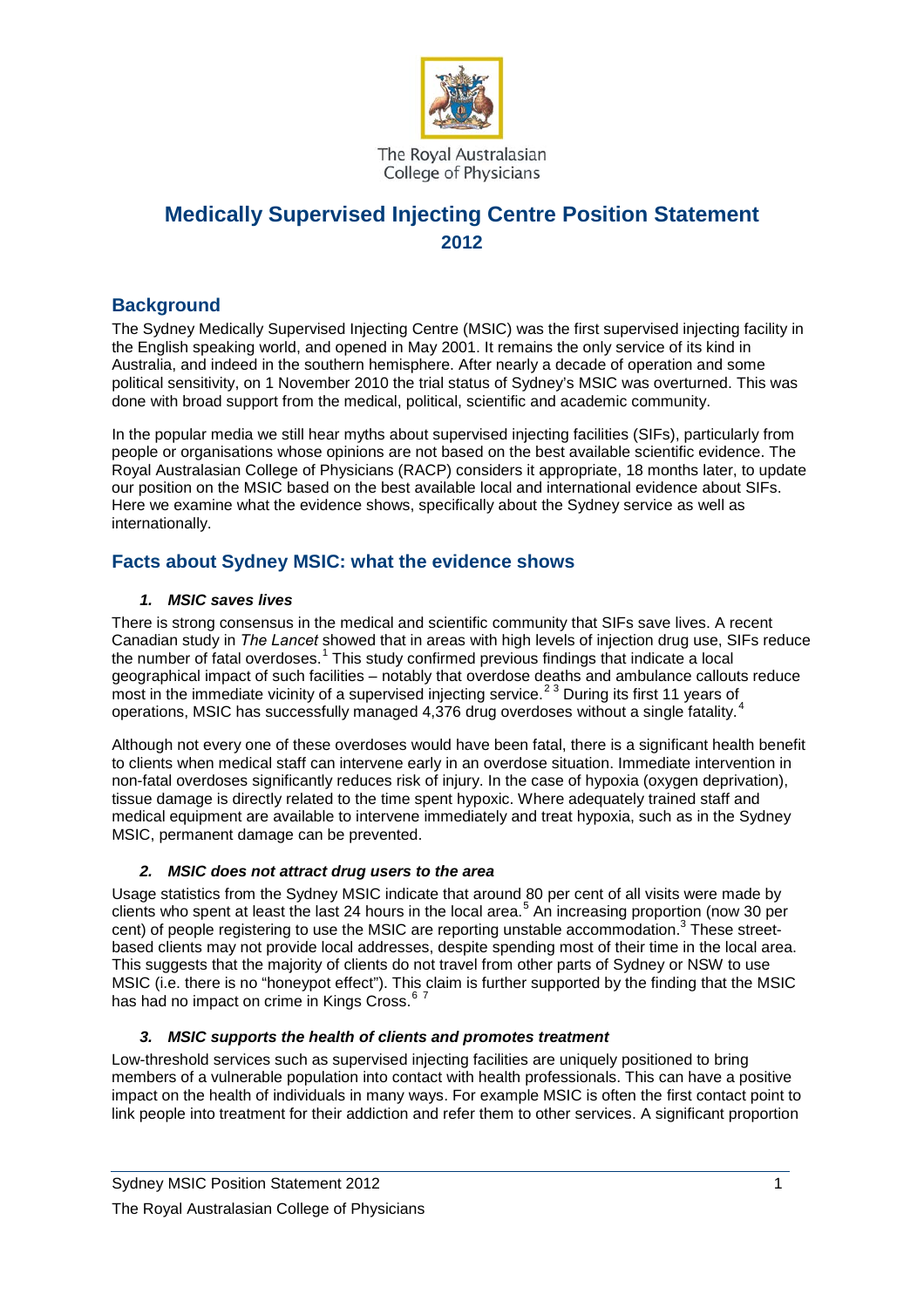(about 40 per cent) of clients referred on by MSIC to addiction treatment services had never previously accessed treatment for their drug addiction.<sup>[3](#page-0-0)</sup> Sydney MSIC sees an average of 700-750 individuals every mont[h](#page-0-1)<sup>4</sup>, many of whom are significantly mentally unwell, living on the street and dependent on multiple substances[.](#page-0-0)<sup>3</sup>

Regular interaction with health services over time can increase the likelihood that a client will seek help for their drug use. The MSIC data show that while all clients are offered referral and assistance, the proportion of clients who accept a referral increases dramatically the more visits they have made.<sup>[3](#page-0-0)</sup> While only 2 per cent of people who have visited MSIC once or twice accepted a referral, this increased to 80 per cent of frequent attendees who have accepted at least one referral[.](#page-0-0)<sup>3</sup>

MSIC clients have accepted a total of 9,638 referrals to health and social welfare services in the first 11 years of operations[.](#page-0-1)<sup>4</sup> Over half of these were referrals to addiction treatment, often for people who had never been in treatment before.<sup>[8](#page-3-7)</sup>

However the benefits also extend to those who are not yet ready or able to stop using drugs. Staff at MSIC are trained to engage effectively with clients and provide brief interventions with varying objectives. These may include increasing their motivation to seek drug treatment, providing advice and support around other health and social issues, or providing advice on injecting technique that can minimise the risk of infection or disease transmission.

### *4. Local residents support MSIC*

Regular random surveys of Kings Cross residents and businesses have demonstrated that local support for the MSIC has been consistent, and has increased over the decade of operation.<sup>[9](#page-3-8)</sup> An independent evaluation in 2010 found that 70 per cent of local businesses and 78 per cent of local residents support MSIC.<sup>[3](#page-0-0)</sup> Additionally, there is evidence that nationwide support for harm reduction measures, including SIFs is increasing. In the most recent National Drug Strategy Household Survey it is reported that the majority (51.5 per cent) of Australians support SIFs.

### *Sydney MSIC: after 11 years of operation*

- Total number of people registered with the service: 13,336
- Total number of supervised visits: 735,311
- Average number of visits per day is approximately 225
- Average number of individuals visiting per month: 700-750

# **Reducing harm: key findings about supervised injecting facilities**

#### *1. Saving lives isn't the only benefit*

SIFs provide a way of reaching a vulnerable and marginalised population. While the research clearly demonstrates that such facilities save lives by preventing fatal drug overdoses, $1$  this is the tip of the iceberg in terms of the health benefits for clients. Many SIFs, like MSIC, can intervene immediately in non-fatal overdoses to prevent permanent brain damage.

Centre staff are trained in other kinds of brief interventions too, which can help clients in many ways. They can increase client motivation to seek drug treatment, provide advice to minimise risk of infection and prevent disease transmission, advise on hepatitis C treatment and care, provide basic wound care, provide crisis counselling, and assist in the assessment and coordination of care for clients with significant mental illness.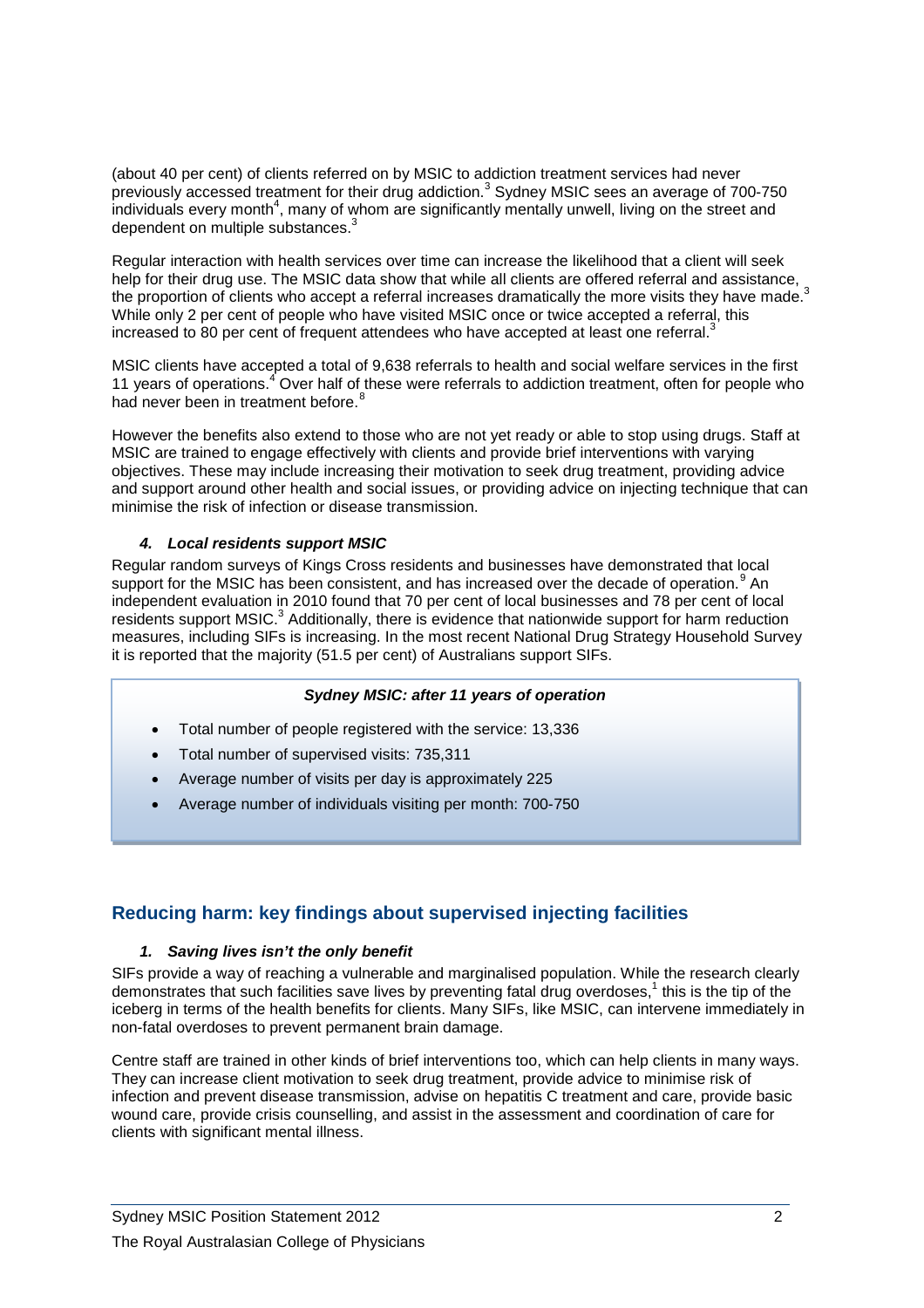### *2. Risk taking*

Contrary to some claims, it has been found that regular attendance at a SIF is associated with a reduction in risky injecting practices.<sup>[10](#page-3-9)</sup> Users of the site do not take more risks due to the presence of clinical staff.

### *3. Injecting centres around the world*

There are now approximately 90 SIFs worldwide. Sydney and Vancouver are the only non-European cities that have injecting centres. The first 'official' facility opened in Switzerland in the 1980s, and now there are supervised injecting facilities in nine countries. While they all operate on slightly different clinical models, many of the outcomes are similar. As in Sydney, regular clients of the large Vancouver injecting centre are more likely to enter a detoxification program or other addiction treatment.<sup>[11](#page-3-10) [12](#page-3-11)</sup> There has never been a death from overdose reported in any SIF anywhere in the world.

### *4. International obligations under UN Drug Conventions*

Australia is a signatory to the UN international drug control conventions. Specifically these are the 1961 Single Convention on Narcotic Drugs (as amended by the 1972 Protocol amending the Single Convention on Narcotic Drugs), the 1971 Convention on Psychotropic Substances and the 1988 Convention on Illicit Traffic in Narcotic Drugs and Psychotropic Substances. There have been assertions made that SIFs contravene these treaty obligations.

The Legal Affairs Section of the United Nations Drug Control Program (UNDCP) has provided a position statement on the flexibility of treaty provisions as regards harm reduction approaches.<sup>[13](#page-3-12)</sup> This report explicitly states that harm reduction was not foreseen by any of the international drug control treaties. The report reviews the case of "drug-injection rooms" specifically and does not conclude that they are in breach of UN Conventions.

In addition, it is noteworthy that as of June 2012 there are supervised injecting rooms operating in nine countries, all of which are also signatories to all three UN Drug Conventions.

# **Conclusion**

Supervised injecting facilities are an evidence-based approach to minimise harms associated with injecting drug use. The scientific evidence is clear, and shows they provide significant benefits to the individuals who use them, as well as to the broader community in which they are situated.

*July 2012*